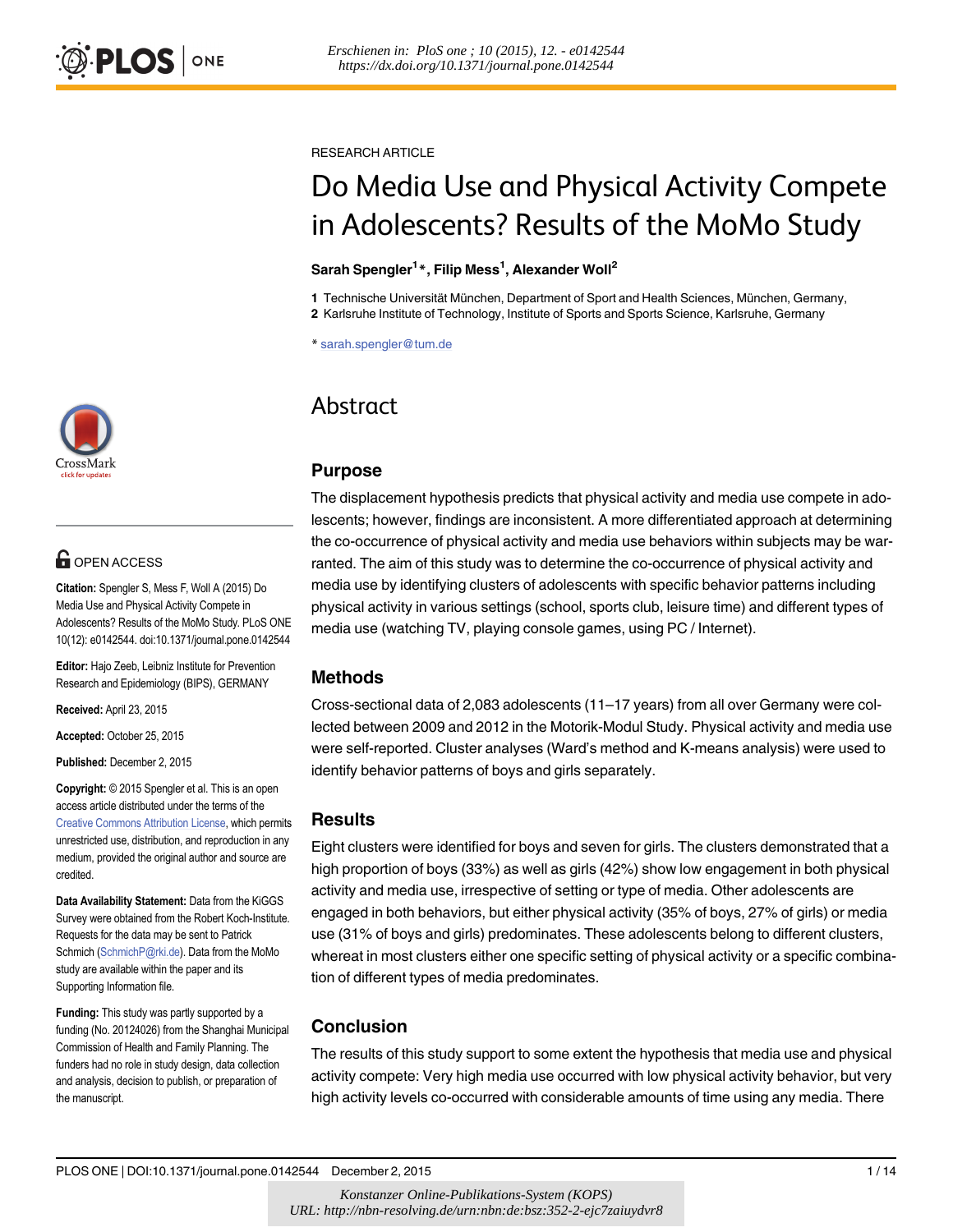<span id="page-1-0"></span>

Competing Interests: The authors have declared that no competing interests exist.

was no evidence that type of used media was related to physical activity levels, neither setting of physical activity was related to amount of media use in any pattern.

#### Introduction

Being physically active is an established protecting factor for chronic diseases. For instance, regular physical activity (PA) in young people has been associated with lower risk of overweight and cardiovascular disease risk factors and shown to influence health in adulthood [[1,](#page-11-0) [2\]](#page-11-0). In contrast, high media use increases the risk of overweight in children and adolescents [[3](#page-11-0)– [5\]](#page-11-0). Further, PA and media use in young people are associated with adult behavior because physical activity and (media-based) inactivity track from adolescence into later life [\[1](#page-11-0), [6](#page-11-0)]. However, to date it is not yet clear if and how PA and media use in adolescents are related to each other, or to what extent they are [\[7\]](#page-11-0).

The displacement hypothesis  $[5, 8, 9]$  $[5, 8, 9]$  $[5, 8, 9]$  $[5, 8, 9]$  $[5, 8, 9]$  $[5, 8, 9]$  $[5, 8, 9]$  predicts that PA and media use compete in adolescents; however, to date findings are inconsistent. A review  $[10]$  reported no evidence to suggest that sedentary behavior (playing digital games, using a computer and watching TV) competes with physical activity in children and adolescents. A meta-analysis including 52 studies on children and adolescents [[5\]](#page-11-0) observed weak inverse relationships between PA and watching TV as well as between PA and playing computer or video games. The authors concluded that "claims that TV viewing, playing video games or using computers displace physical activity receive very limited empirical support" [[5\]](#page-11-0). Conversely, other studies reported relevant moderate inverse relationships between PA and media use in adolescents  $[11-13]$  $[11-13]$  $[11-13]$  $[11-13]$  $[11-13]$ , and one of these studies included a representative sample of adolescents in Germany [\[13\]](#page-12-0). In addition, some studies focusing on the relationship between PA, media use and health outcomes indicate that especially PA in sports clubs may counteract the adverse effect of sedentary behavior on certain health parameters [[14,](#page-12-0) [15\]](#page-12-0), whereas another study [\[16\]](#page-12-0) showed that PA did not attenuate the obesity risk of TV viewing in youth. Overall, results on the interdependence of PA and media use in adolescents are inconsistent.

A more differentiated approach at determining the co-occurrence of PA and media use within subjects may be warranted. One possible approach is to not only look at correlations over the entire sample but to focus on different groups of adolescents who have specific patterns of behaviors. In this context a pattern represents a specific constellation of PA and media use within one subject. Moreover, considering different settings of PA and different media rather than using measures of overall PA and media use may be promising. Adolescent PA includes a complex combination of school-based PA, organized PA in sports clubs and leisure time PA [\[5](#page-11-0), [17](#page-12-0)]. Especially in Germany—where sports clubs have a long tradition and are a popular place for being regularly physically active [\[18](#page-12-0)]—considering different settings of PA may be important. Further, total amount of media use comprises individually different amounts of time spent on watching TV, playing console games or using the PC / internet. For instance, in a recent study  $[19]$  using the computer clustered with high sports level at school and in clubs, while watching TV clustered with low sports participation, suggesting that assessing the use of different media separately is important  $[19]$ . However, complex analyses considering different settings of PA and / or types of media use are scarce.

A review from 2014 identified eight studies explicitly examining the clustering of PA and sedentary behavior / media use in children and adolescents by using empirical data-driven methodologies  $[20]$  $[20]$ . In addition, we identified another study  $[21]$  not included in the review.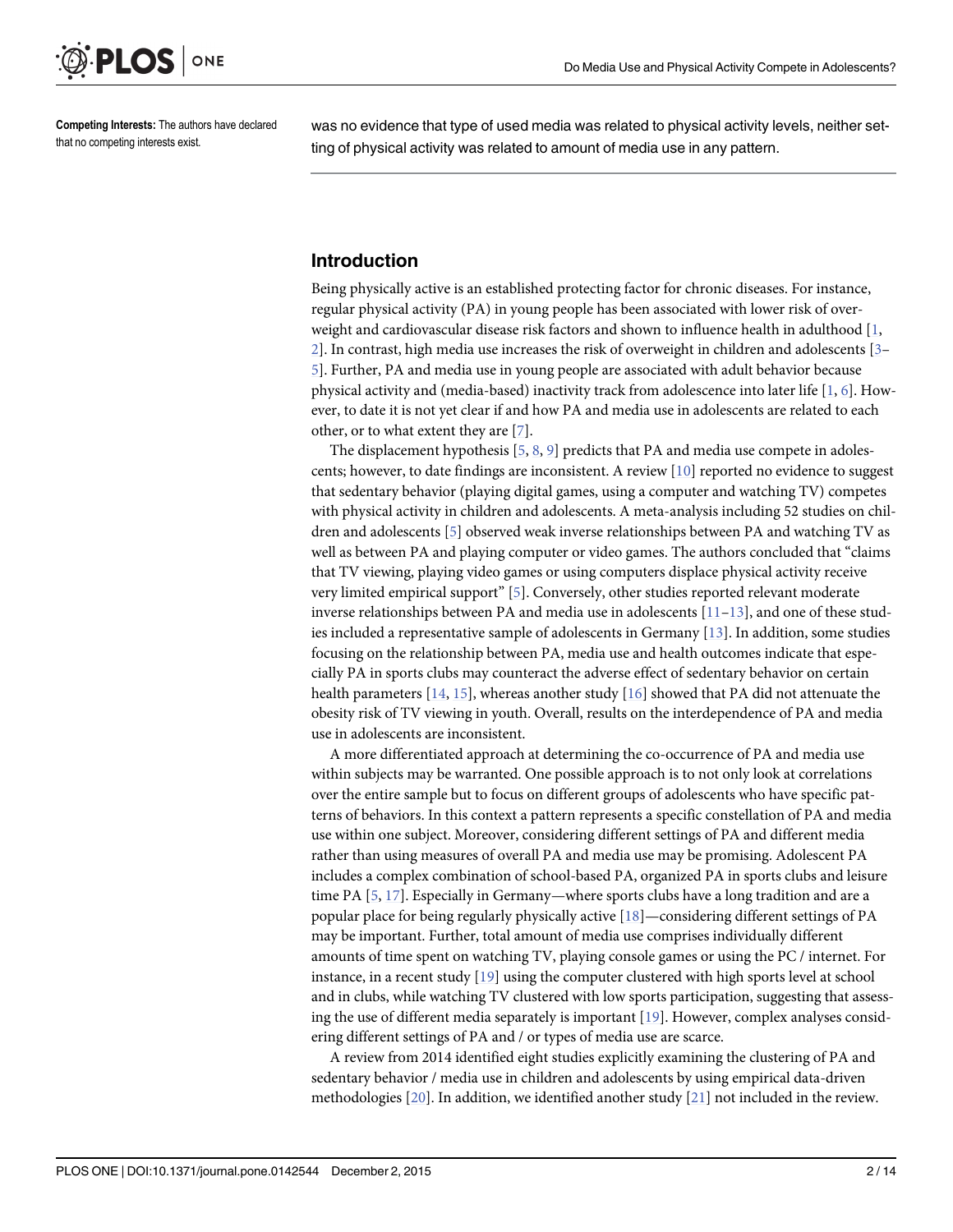<span id="page-2-0"></span>Five of these studies generated patterns for boys and girls separately [\[9](#page-12-0), [21](#page-12-0)–[24\]](#page-12-0). Operationalization of PA and sedentary behavior and the number of included variables differed between studies. A current representative study for Germany [\[13\]](#page-12-0) provided data on the association between PA and media use in adolescents and authors concluded, that specific patterns should be examined with analytic statistical methods like cluster analysis. Furthermore, because the prevalence of PA and media use differs between boys and girls [[18](#page-12-0), [25](#page-12-0)], patterns should be examined for each sex. To the best of our knowledge, to date there is no study examining specific patterns of PA and media use in German children and adolescents.

The aim of this study was to determine the co-occurrence of PA and media use within subjects in adolescent boys and girls by identifying clusters with specific behavior patterns including PA in the settings school, sports club and leisure time and media use including watching TV, playing console games and using PC / Internet. Furthermore, the aim was to examine age and socio-economic status (SES) of the clusters.

# Methods

## Study design and participants

Data were collected between 2009 and 2012 at 167 study locations in all of Germany. They were part of the first data collection wave of the MoMo Study (Motorik-Modul) [\[26\]](#page-12-0), which is a sub-study of the KiGGS Survey (German Health Interview and Examination Survey for Children and Adolescents) [[27](#page-12-0)]. The KiGGS Survey as well as the MoMo Study are longitudinal studies that started in 2003 and will continue through 2020. Participants of the MoMo Study were randomly recruited from the KiGGS sample, allowing for the inclusion of data assessed in the KiGGS Survey. Cross-sectional data for the current study were taken from the first data collection wave. Study procedures were approved by the Federal Office for Data Protection and by the ethics committee of the University of Konstanz, Germany. Each parent and participant gave informed written consent before enrolment into the survey. The survey was conducted in accordance with the Declaration of Helsinki. Further details on the concept of the KiGGS Survey and the MoMo Study can be found elsewhere [\[26,](#page-12-0) [28\]](#page-13-0). For the current study data of 2,247 adolescents from the MoMo sample aged 11 to 17 were used. Subjects with missing data on relevant variables, i.e. PA at school, in sports clubs or leisure time and use of TV, console games or PC / internet were excluded. As the cases with missing data were completely at random (MCAR), their exclusion was allowed. Furthermore, three outliers were identified with single linkage cluster analysis and were excluded due to implausible data. Hence, 2,083 subjects remained for further analyses. 49.5% were male and the overall mean age was 13.8±1.9 years.

#### Measures

PA and media use. The MoMo physical activity questionnaire (MoMo-PAQ) [[18](#page-12-0)] captures weekly duration of PA in each of the following settings: elective PA at school (excluding compulsive physical education lessons), PA at sports clubs and leisure time PA outside of sports clubs. Participants could mention up to four different types of sports in each setting with an open answer format. For example in the sports club setting, if a participant engaged in a tennis club, a soccer club and a skiing club, he was asked to mention weekly duration of each of these types of sports. Further, for leisure time and sports clubs PA the months were recorded in which specific PA was performed to consider that some types of sports might not be performed the entire year, e.g. skiing. Using this information, PA indices for each of the three settings were calculated reflecting the time spent on PA in each setting in hours per week (duration\*months performed/12 for each type of sport; sum score was built for each setting). Everyday PA, e.g. walking for transport, housework, gardening, was assessed separately. It was not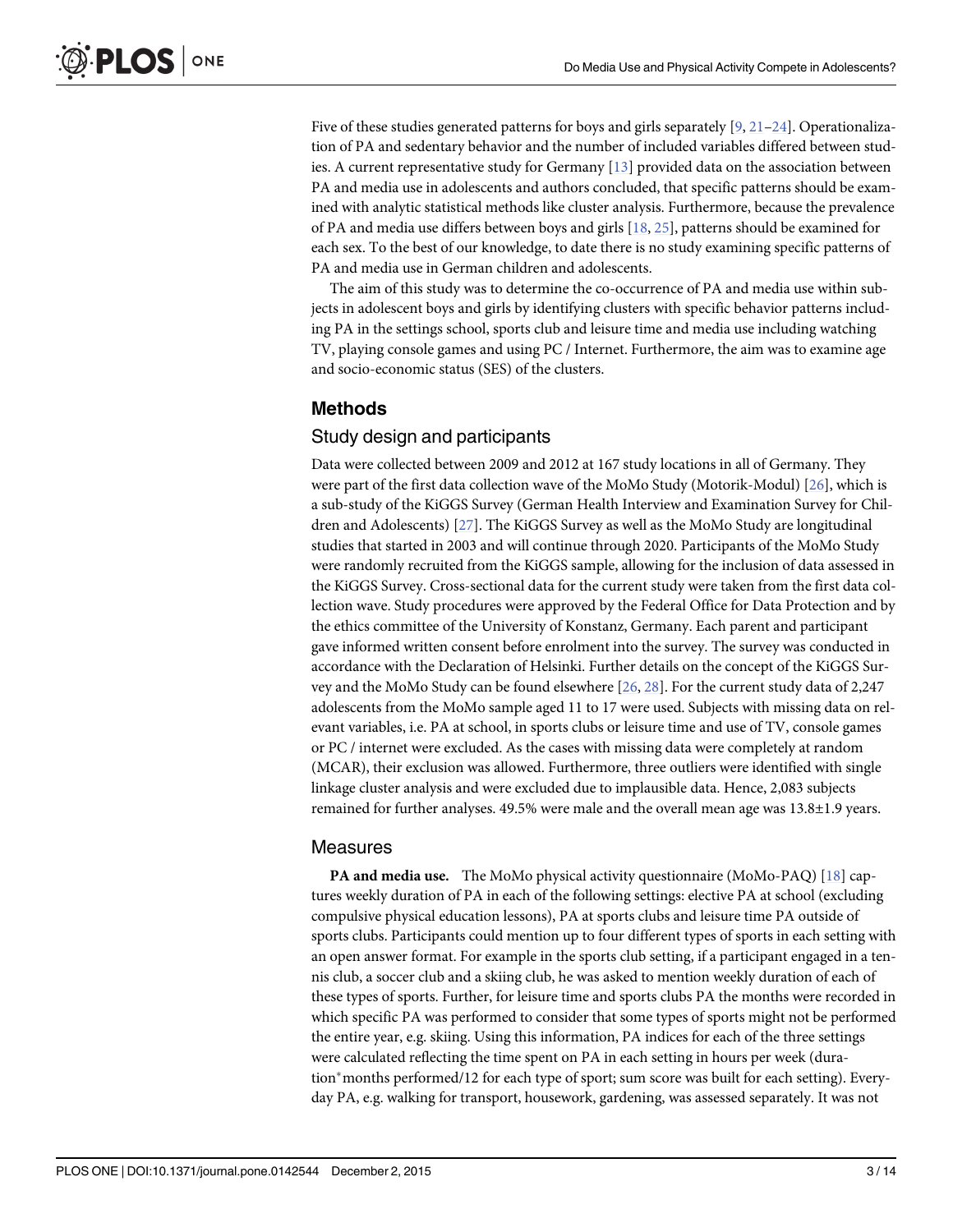<span id="page-3-0"></span>included, as we decided to especially focus on voluntary PA assuming that voluntary PA depends on interests / priorities of the adolescents, rather than on duties and / or habits. Therefore the clusters rather represent adolescents' choices. Further, validity and reliability of the questions asked towards everyday PA are quite low [\[29\]](#page-13-0). Reliability of the MoMo-PAQ ranges from low ( $k = 0.54$  for everyday PA) to very good ( $k = 0.81$  for sports club and leisure time PA) on item level. Validity is low with a significant correlation of  $r = 0.29$  between overall activity index and accelerometer Actigraph GT1X data (Actigraph LLC, Pensacola, FL, USA). Thus, reliability and validity of the MoMo-PAQ are similar to those of other PA questionnaires for adolescents [\[29\]](#page-13-0).

Media use was assessed by telephone interview in the KiGGS survey by asking adolescents about the daily amount of time they normally spend on watching TV or video, using a computer and playing console games. Answers were coded according to Lampert et al. [[30](#page-13-0)]: "never" = 0 "up to 1 hour" = 0.5; "up to 2 hours" = 1.5; "up to 3 hours" = 2.5; "up to 4 hours" = 3.5; "5 or more hours" = 5. While PA was specified in hours per week, media use was specified in hours per day as these are the respective established dimensions of the two measures.

Age and socioeconomic status. Based on information on adolescents' date of birth and date of the interview, age of adolescents was calculated. For the examinations we built two age groups: younger adolescents aged 11 to 13 years and older adolescents aged 14 to 17 years.

Information on parental education, professional status and net household income formed the basis of classification into low, medium and high SES groups. In each dimension, the highest available score of parental information was included and adolescents were classified according to their household's status [\[31\]](#page-13-0).

#### Data analyses

All statistical tests were conducted using SPSS statistical software for Windows Version 22.0 (IBM Corporation, Armonk, NY, USA). Descriptive statistics were used to summarize sociodemographic variables, physical activity and media use. Socio-demographic differences were examined using Mann-Whitney tests for sex, and age group and Kruskal-Wallis tests for SES.

Patterns of PA and media use were identified using cluster analyses. The six variables "hours of PA at school per week", "hours of PA in sports clubs per week" "hours of PA in leisure time per week", "hours watching TV per day", "hours playing console games per day" and "hours using a computer per day" were included in the analyses. Separate analyses were carried out for the entire sample and for each sex. Sex-specific analyses partly identified unique sexspecific clusters and further revealed several differences between clusters of boys and girls. Before clustering, data were standardized with z-scores. First, a single-linkage cluster analysis based on squared Euclidean distances was performed to identify outliers [[32](#page-13-0)]. As a next step Ward's method based on squared Euclidean distances was conducted. The empirically funded decision on optimal number of clusters was reached by visual inspection of the dendogram, investigating the increase of error sum of squares and comparing explained variance of the variables between different cluster solutions. Based on these considerations, content interpretation was taken into account for the final decision which is requested for cluster analyses [[32](#page-13-0)]. The chosen cluster solution was taken as starting partition for K-means analysis, which optimizes the classification. Reliability and stability of the solution was tested by repeating these analyses with a randomly selected subsample of 50%. Homogeneity was assessed as the percentage of consistently allocated participants in K-means analysis and by comparing mean distances of one element of a cluster to its center with distance of the center to the other cluster centers and comparing variance of an item within clusters with variance of the item within the entire sample. Chi-square tests were used to identify differences in age and SES between clusters. The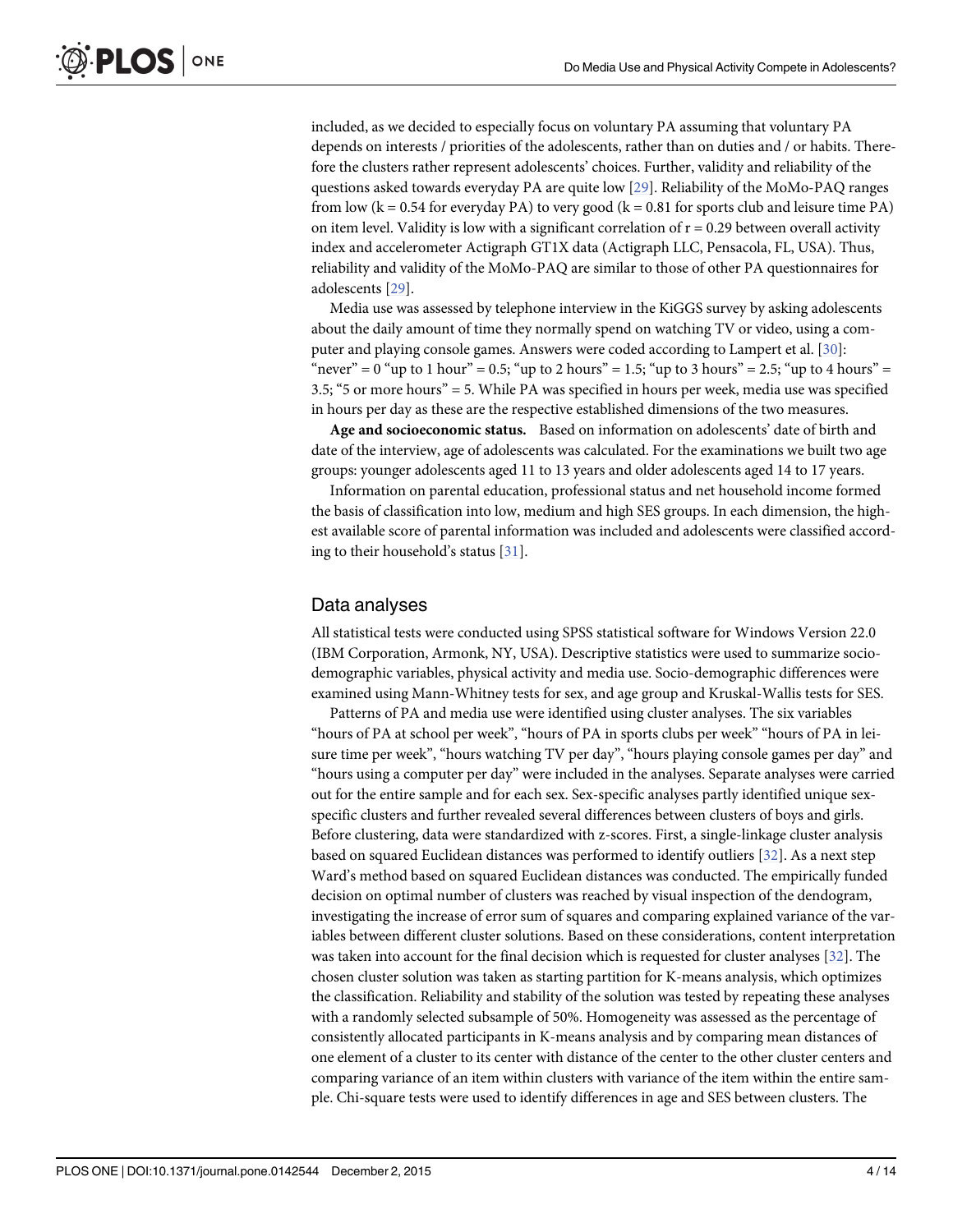<span id="page-4-0"></span>significance level for all statistical tests was set a priori to  $\alpha$  = .05 and adjusted using Bonferroni correction for the multiple Chi-square tests.

#### **Results**

#### Description of PA and media use

The mean time spent on different PA per week and media use per day is listed in [Table 1](#page-5-0). Significant differences ( $p < .01$ ) between sexes were observed in all behaviors except in PC / Internet use, with boys having higher values than girls. All behaviors differed significantly between age groups ( $p < .05$ ). Adolescents aged 14–17 years had higher values than adolescents aged 11–13 on all variables except voluntary PA at school. Further, values of PA in sports clubs did not differ relevantly between age groups. In addition, with regard to voluntary PA at school differences between age groups and sexes were in fact significant but too small to be relevant. No significant differences in voluntary PA at school and PC / Internet use were observed between SES groups. All other behaviors differed significantly between SES groups ( $p < .01$ ), whereat the high SES group had higher values in PA and lower values in media use.

#### Identification of clusters

Eight clusters were identified for boys ( $Fig 1$ ) and seven clusters for girls ( $Fig 2$ ). Stability tests of the solutions showed excellent to moderate agreement (Kappa = .88 in boys; Kappa = .67 in girls). Overall, homogeneity was achieved: 73.8% of boys and 83.9% of girls were consistently allocated to the same cluster. For both sexes, mean distances to cluster centers in each cluster were smaller than distances of the respective center to the other cluster centers. The variance of the items within clusters was satisfactorily small in most cases for boys and girls.

To describe the PA levels of the clusters in the three settings and the amount of time using TV, console games and PC / Internet, we used the labels "low" (lower than mean), "medium" (between mean and mean  $+ 1$  SD), "high" (higher than mean  $+ 1$  SD but not exceeding mean + 1.5 SD) and "very high" (exceeding mean + 1.5 SD), which are related to the mean of each variable of the total sample (see [Table 1\)](#page-5-0).

In boys, one cluster was identified with low PA as well as low media use. One third of all boys belong to this cluster (M1) [\(Table 2](#page-8-0)). Three other clusters (M2, M3, M4) have high values in overall media use and low overall PA levels, but the type of media they use is different. M2 has medium values in watching TV and very high values in playing console games and a rather low level of PC / internet use combined with low PA levels. M3 has high values in watching TV and PC / internet use but low values in playing console games combined with low PA levels, while in M4 all three media are used on a very high level and PA levels are again low. M5, M6 and M7 have high PA levels and a medium media use, compared to the other clusters. In these three high PA clusters the setting of PA differs. M5 has very high PA levels in leisure time, but low PA levels in the other two settings combined with medium values in all three types of media. M6 has very high levels of voluntary PA in the school setting, medium values in the sports clubs setting and low PA levels in leisure time. Also in this cluster values in each type of media are medium. M7 has a very high level of PA in the sports clubs setting, a low level of PA in the school setting, a medium level in the leisure time setting and medium values in each type of media. M8 is a cluster with rather high sports club PA, a low PA level in school, a medium PA level in leisure time and rather low overall media use. [Table 2](#page-8-0) shows the z-scores of the final cluster solution in boys as well as socio-demographic correlates.

In girls, similar to the boys, one cluster (F1) with low levels of both PA and media use was identified. The proportion of girls belonging to this cluster is  $42.1\%$  ([Table 3\)](#page-9-0). Another three clusters (F2, F3, F4) have low overall PA levels and high media use, while the use of the three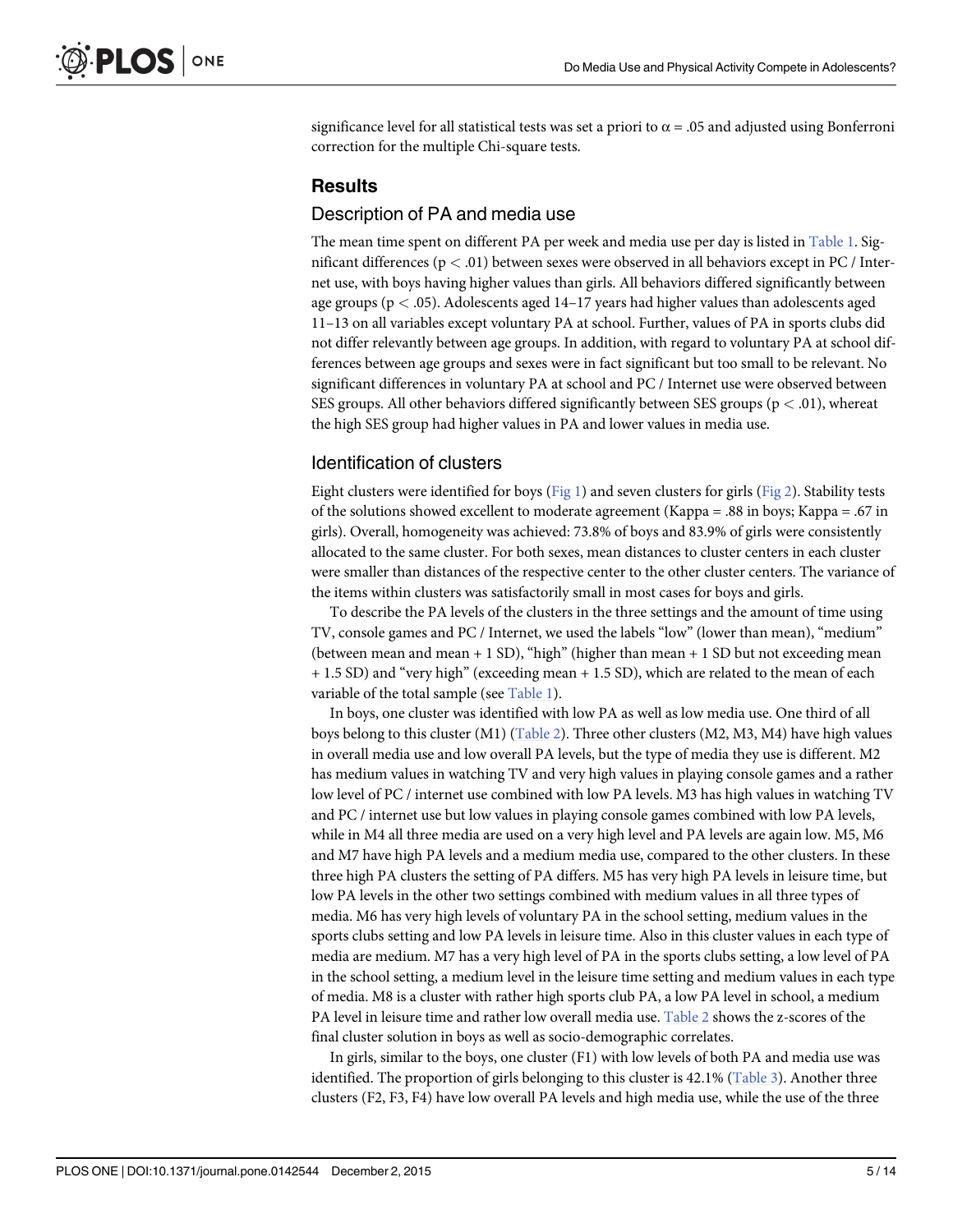<span id="page-5-0"></span>

|                        |               | N    | <b>Voluntary PA</b><br>school (h /<br>week) ±SD |       | <b>PA</b> sports<br>club (h $/$<br>week) ±SD |       | <b>PA</b> leisure<br>time (h $/$<br>week) ±SD |       | TV ( $h$ / day)<br><b>±SD</b> |       | Console<br>games (h /<br>$day)$ ±SD |       | <b>PC</b> / Internet<br>(h / day) $±SD$ |       |
|------------------------|---------------|------|-------------------------------------------------|-------|----------------------------------------------|-------|-----------------------------------------------|-------|-------------------------------|-------|-------------------------------------|-------|-----------------------------------------|-------|
| Sex <sup>a</sup>       | <b>Male</b>   | 1031 | $0.4 \pm 1.0$                                   | $***$ | $2.1 \pm 2.2$                                | $***$ | $1.4 \pm 2.4$                                 | $***$ | $1.7 \pm 1.2$                 | $***$ | $0.8 + 1.0$                         | $***$ | $1.3 \pm 1.3$                           |       |
|                        | <b>Female</b> | 1052 | $0.3 \pm 0.8$                                   |       | $1.5 \pm 2.0$                                |       | $0.9 + 1.7$                                   |       | $1.4 + 1.1$                   |       | $0.2 \pm 0.5$                       |       | $1.3 \pm 1.2$                           |       |
| Age group <sup>a</sup> | $11 - 13v$    | 953  | $0.4 \pm 0.9$                                   | $***$ | $1.8 + 1.9$                                  | ⋇     | $1.0 + 1.9$                                   | $***$ | $1.4 + 1.1$                   | $***$ | $0.5 \pm 0.7$                       | $***$ | $0.9 + 1.0$                             | $***$ |
|                        | $14 - 17y$    | 1130 | $0.3 \pm 0.9$                                   |       | $1.8 \pm 2.3$                                |       | $1.2 \pm 2.2$                                 |       | $1.7 \pm 1.2$                 |       | $0.7 \pm 0.9$                       |       | $1.7 \pm 1.4$                           |       |
| SES <sup>b</sup>       | Low           | 196  | $0.4 \pm 0.9$                                   |       | $1.3 + 2.1$                                  | $***$ | $1.0 + 2.5$                                   | $***$ | $1.9 + 1.3$                   | $***$ | $0.7{\pm}1.0$                       | $***$ | $1.5 + 1.5$                             |       |
|                        | <b>Medium</b> | 1362 | $0.4 \pm 0.9$                                   |       | $1.7 + 2.0$                                  |       | $1.1 \pm 2.1$                                 |       | $1.6 \pm 1.2$                 |       | $0.5 \pm 0.9$                       |       | $1.3 \pm 1.3$                           |       |
|                        | High          | 523  | $0.4 \pm 1.0$                                   |       | $2.3 \pm 2.3$                                |       | $1.2 + 1.8$                                   |       | $1.3 + 1.0$                   |       | $0.3 \pm 0.7$                       |       | $1.2 + 1.1$                             |       |
| <b>Total</b>           |               | 2083 | $0.4 \pm 0.9$                                   |       | $1.8 + 2.1$                                  |       | $1.1 \pm 2.1$                                 |       | $1.6 \pm 1.2$                 |       | $0.5 \pm 0.8$                       |       | $1.3 \pm 1.3$                           |       |

#### [Table 1.](#page-4-0) Mean ± SD number of hours per week (PA) / day (media) spent on different leisure activities separated by socio-demographic variables.

SES = socio-economic status

a significance level examined using Mann-Whitney tests

b significance level examined using Kruskal-Wallis tests

 $* p < .05$ 

 $** p < .01$ 

doi:10.1371/journal.pone.0142544.t001

types of media again differs between clusters. F2 has high values in watching TV, low values in playing console games and using PC / internet combined with low overall PA levels. F3 has medium values in watching TV and very high values in using PC / internet, but low values in playing console games, again combined with low overall PA levels. In F4 values in all media are medium to high combined with low overall PA levels. In contrast, clusters F5, F6 and F7 have high PA levels and low overall media use. F5 has very high PA levels in the leisure time setting, low PA levels in the school and sports clubs settings combined with low overall media use. F6 has very high levels of voluntary PA at school, medium levels of PA in sports clubs and low PA levels in leisure time, again combined with low overall media use. In F7 the sports club setting for PA predominates, levels of PA at school and in leisure time are low as well as media use is low. [Table 3](#page-9-0) shows the z-scores of girls' final cluster solution and their socio-demographic correlates.

#### **Discussion**

In this study, we investigated the co-occurrence of adolescents' PA and media use by identifying specific behavior patterns including PA in the settings school, sports club and leisure time as well as media use including watching TV, playing console games and using PC / Internet. Patterns were identified separately for each sex.

In general, boys spent more time on both PA and media use than girls, which is in agreement with previous studies  $[24, 33]$  $[24, 33]$  $[24, 33]$ . Moreover, in line with the results of Lampert et al.  $[30]$ older adolescents spent more time on PC / internet. Adolescents with a low SES spent more time on media use and less on PA than adolescents in the higher status groups, which confirms results of other studies [[13](#page-12-0), [25](#page-12-0)]. Our cluster analyses resulted in an 8 cluster solution for boys and a 7 cluster solution for girls. In this study solutions with higher numbers of clusters were preferred because these solutions reflected finely graduated patterns considering different settings of PA and the use of different media. The results showed that a high proportion of adolescents show low engagement in both physical activity and media use, irrespective of setting or type of media. Other adolescents are engaged in both behaviors, but either physical activity or media use predominates. Here, specific patterns of boys and girls will be discussed separately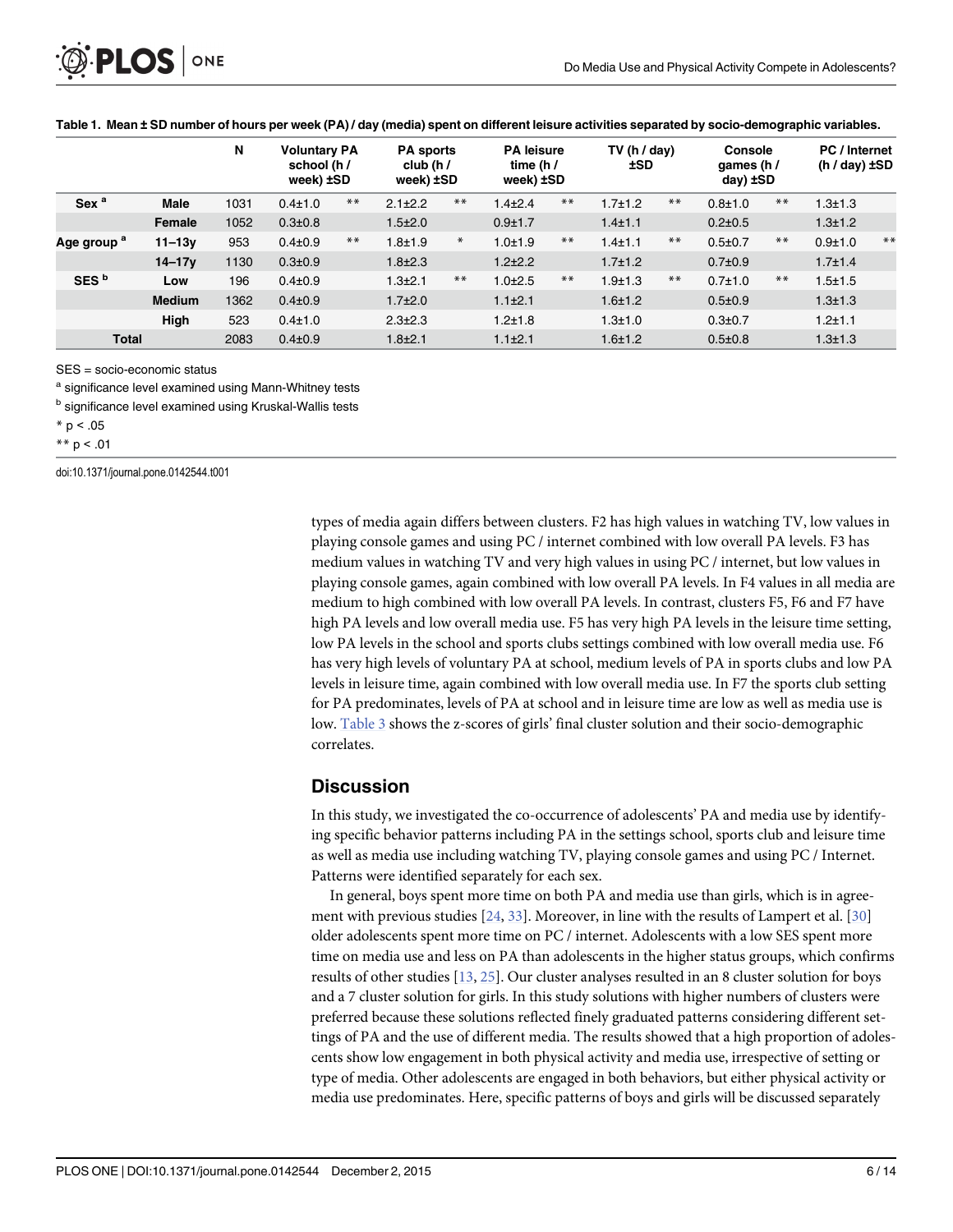

#### PA behaviors



doi:10.1371/journal.pone.0142544.g001

<span id="page-6-0"></span>PLOS ONE

and compared with each other. We will focus on indications with regard to a possible competition of media use and PA and discuss notable results regarding single patterns and socio-demographic correlates.

In boys, we identified eight patterns. Every single pattern has its own characteristics. Except from M1, where both PA and media use are low, each pattern is predominated by either PA or media use. Three patterns can be summarized as high media use patterns (M2, M3, M4). Boys in these three high media use clusters all had low PA levels, irrespective of the types of media they preferred. This fact indicates that in boys no interdependence exists between the use of special types of media and the level of PA. These high media use clusters (M2, M3, M4)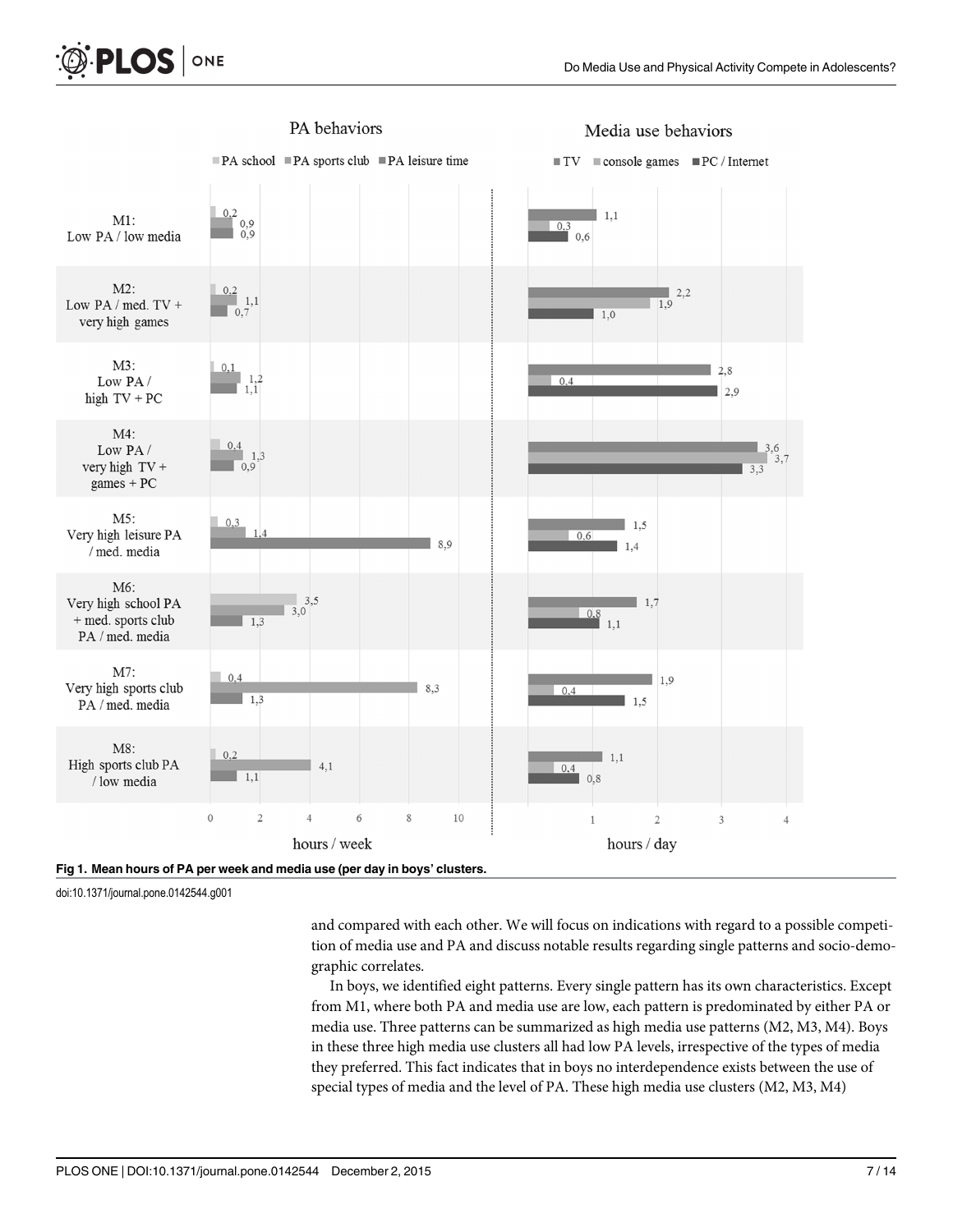<span id="page-7-0"></span>

#### [Fig 2. M](#page-4-0)ean hours of PA per week and media use per day in girls' clusters.

doi:10.1371/journal.pone.0142544.g002

combined contain 31.3% of boys, which confirms results of Manz et al. [[13](#page-12-0)] who reported that around 30% of boys use any type of media for more than five hours per day  $(N = 4,941; q$  $11-17$ ).

Three patterns in boys can be summarized as high PA patterns (M5, M6, M7). Each of the three clusters is predominated by PA in one specific setting, but the choice of PA setting is not associated with media use in boys, as media use was similar in all of the three clusters. These are particularly small clusters (4.8–6.3%) and contain combined 16.2% of boys. Comparable results have been reported by Gorely et al. [\[23\]](#page-12-0), where 15.4% of boys belonged to a cluster which was dominated by high sports levels ( $N = 1,371$ ; age 13–16). Only one other study identifying patterns [\[34\]](#page-13-0) distinguished between different PA settings; however in that study a three cluster solution was preferred and therefore their cluster solution did not differentiate possible setting-specific patterns.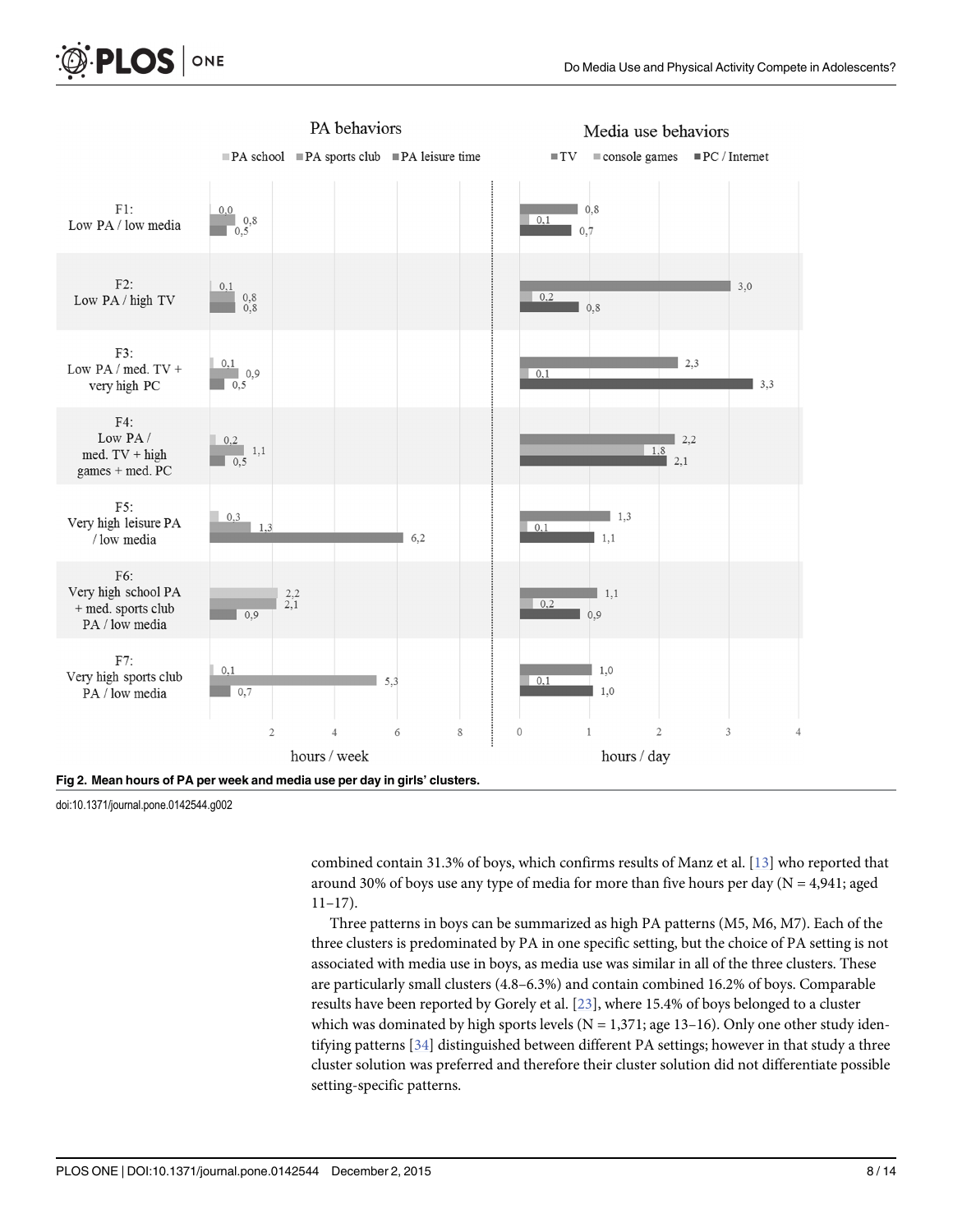|                                   |               | M1            | M <sub>2</sub> | MЗ         | M4      | M5      | M6          | <b>M7</b> | M8         | <b>Total</b> | Sig.  |
|-----------------------------------|---------------|---------------|----------------|------------|---------|---------|-------------|-----------|------------|--------------|-------|
| N (%)                             |               | 343<br>(33.3) | 126 (12.2)     | 147 (14.3) | 50(4.8) | 53(5.1) | 65 (6.3)    | 50(4.8)   | 197 (19.1) | 1031 (100)   |       |
| Z-score: PA at school             |               | $-.22$        | $-.21$         | $-.29$     | $-.05$  | $-12$   | 3.06        | $-.02$    | $-.22$     | $\mathbf{0}$ |       |
| Z-score: PA at sports<br>club     |               | $-.54$        | $-46$          | $-0.39$    | $-35$   | $-31$   | .39         | 2.78      | .87        | $\mathbf 0$  |       |
| Z-score: PA at leisure<br>time    |               | $-.20$        | $-.30$         | $-.14$     | $-19$   | 3.18    | $-.04$      | $-.05$    | $-13$      | $\mathbf{0}$ |       |
| Z-score: TV use                   |               | $-53$         | .42            | .97        | 1.57    | $-16$   | $\mathbf 0$ | .19       | $-46$      | $\mathbf 0$  |       |
| Z-score: console<br>games playing |               | $-42$         | 1.15           | $-.39$     | 2.98    | $-12$   | .04         | $-.35$    | $-0.35$    | $\mathbf 0$  |       |
| Z-score: PC / Internet<br>use     |               | $-.52$        | $-21$          | 1.32       | 1.63    | .08     | $-14$       | .18       | $-.38$     | 0            |       |
| Socio-demographics<br>(%)         |               |               |                |            |         |         |             |           |            |              |       |
| Age group                         | $11 - 13v$    | 60.9          | 41.3           | 22.4       | 26.0    | 45.3    | 49.2        | 24.0      | 51.3       | 46.2         | $***$ |
|                                   | $14 - 17y$    | 39.1          | 58.7           | 77.6       | 74.0    | 54.7    | 50.8        | 76.0      | 48.7       | 53.8         |       |
|                                   |               | bcdf          | ac             | abeg       | ag      |         | c           | ag        | cdf        |              |       |
| <b>SES</b>                        | Low           | 8.2           | 14.3           | 13.6       | 12.0    | 7.7     | 6.2         | 12.0      | 6.6        | 9.6          | $***$ |
|                                   | <b>Medium</b> | 65.2          | 71.4           | 61.9       | 78.0    | 71.2    | 67.7        | 58.0      | 56.9       | 64.6         |       |
|                                   | High          | 26.6          | 14.3           | 24.5       | 10.0    | 21.2    | 26.2        | 30.0      | 36.5       | 25.8         |       |
|                                   |               |               | g              |            | g       |         |             |           | bd         |              |       |

[Table 2.](#page-4-0) Z-scores of the final cluster solution in boys and socio-demographic correlates.

SES = socio-economic status

 $** p < .01$ 

a significantly different to M1 (p<0.0017)

<span id="page-8-0"></span>PLOS ONE

 $<sup>b</sup>$  significantly different to M2 (p<0.0017)</sup>

 $\textdegree$  significantly different to M3 (p<0.0017)

 $d$  significantly different to M4 (p<0.0017)

<sup>e</sup> significantly different to M6 (p<0.0017)

<sup>f</sup> significantly different to M7 (p<0.0017)

 $<sup>9</sup>$  significantly different to M8 (p<0.0017)</sup>

doi:10.1371/journal.pone.0142544.t002

The largest boys' cluster in our study (33%) was M1 which included boys with low PA and low media use. Such a cluster was also identified in previous studies with comparable cluster sizes [[21](#page-12-0), [22](#page-12-0)]. 19.1% of boys belonged to M8 showing a pattern of higher sports club PA compared to M1 and low media use. M1 and M8 had similar characteristics except that boys in M1 had a low overall PA level and boys in M8 had a rather high sports club PA level. Interestingly, M1 did not show a noteworthy SES distribution, but M8 had a high prevalence of boys with a high SES. Thus, M8 seems to represent a very typical pattern for boys with a high SES.

The identified clusters for boys revealed that patterns with lowest media use (2 hours / day) also include low / moderate PA behavior (M1 / M8). Patterns with rather high—compared to current recommendations of two hours per day [\[35\]](#page-13-0)–media use (3.5–3.8 hours / day) include high PA behavior (M5, M6, M7). Finally, in patterns with very high media use (>5 hours / day) low PA behavior co-occurred (M2, M3, M4). Similar results have been reported in another study [\[21\]](#page-12-0) using accelerometers for measuring PA and sedentary time ( $N = 766$ ; age 10–12). With regard to a possible competition of media use and PA these results let assume that high PA—regardless of setting—does not compete with media use but that very high media use regardless of type of media—competes with PA. It is feasible that because time with high PA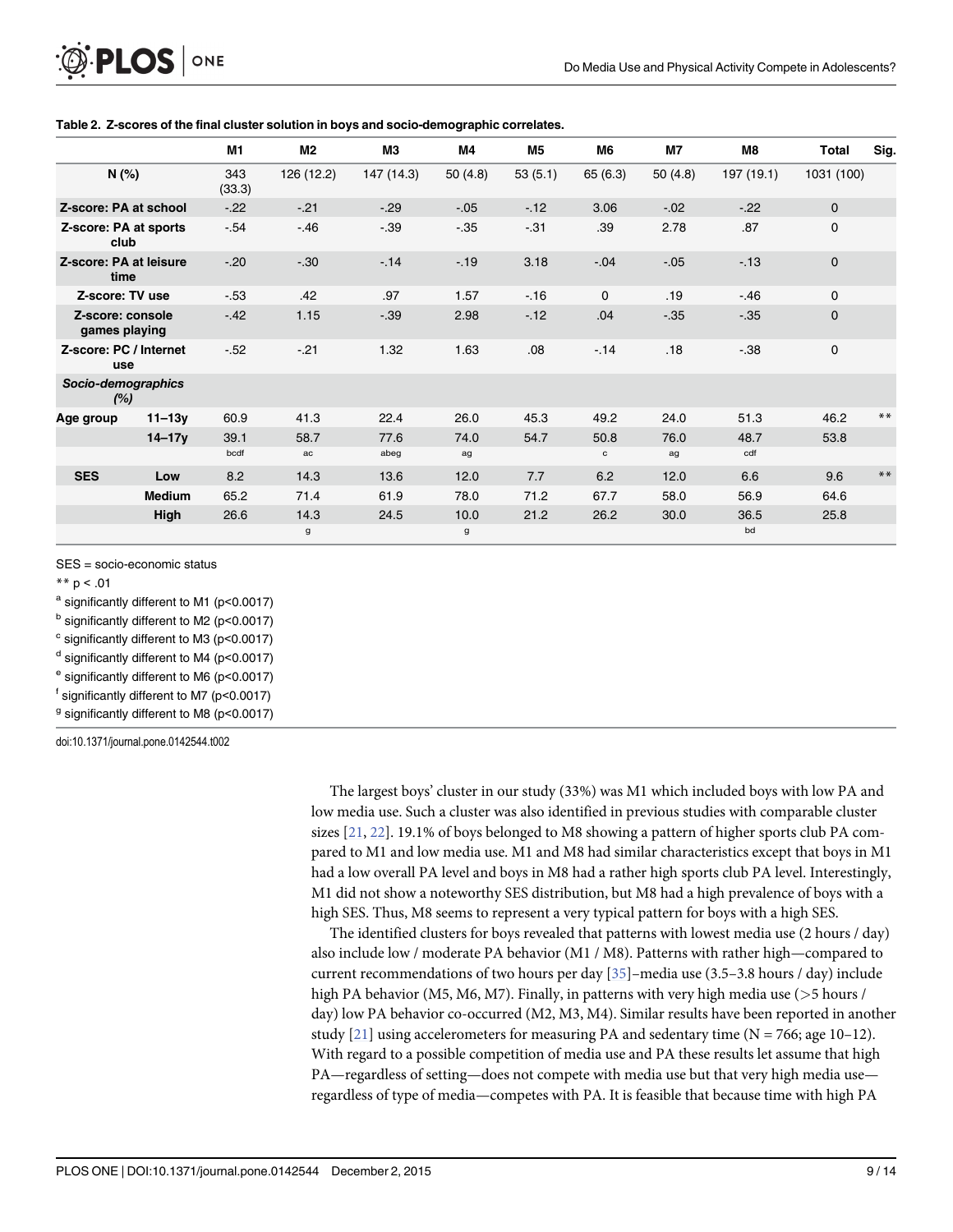<span id="page-9-0"></span>

|                                   |               | F1          | F <sub>2</sub> | F <sub>3</sub> | F4       | F <sub>5</sub> | F <sub>6</sub> | F7          | <b>Total</b> | Sig.  |
|-----------------------------------|---------------|-------------|----------------|----------------|----------|----------------|----------------|-------------|--------------|-------|
| N (%)                             |               | 443 (42.1)  | 97(9.2)        | 164 (15.6)     | 65 (6.2) | 54(5.1)        | 105 (10.0)     | 124(11.8)   | 1052 (100)   |       |
| Z-score: PA at school             |               | $-.32$      | $-.30$         | $-.23$         | $-13$    | $-01$          | 2.34           | $-.22$      | 0            |       |
| Z-score: PA at sports<br>club     |               | $-37$       | $-37$          | $-.32$         | $-.23$   | $-.11$         | .30            | 1.94        | 0            |       |
| Z-score: PA at leisure<br>time    |               | $-.20$      | $-.04$         | $-25$          | $-.24$   | 3.10           | $-.02$         | $-.14$      | $\mathbf 0$  |       |
| Z-score: TV use                   |               | $-53$       | 1.45           | .76            | .73      | $-11$          | $-.28$         | $-22$       | 0            |       |
| Z-score: console<br>games playing |               | $-.23$      | $-13$          | $-.24$         | 3.18     | $-.27$         | $-12$          | $-.22$      | $\mathbf 0$  |       |
| Z-score: PC / Internet<br>use     |               | $-44$       | $-37$          | 1.62           | .64      | $-19$          | $-.35$         | $-.21$      | 0            |       |
| Socio-demographics<br>(%)         |               |             |                |                |          |                |                |             |              |       |
| Age group                         | $11 - 13y$    | 49.0        | 45.4           | 25.0           | 49.2     | 38.9           | 54.3           | 52.4        | 45.3         | $***$ |
|                                   | $14 - 17y$    | 51.0        | 54.6           | 75.0           | 50.8     | 61.1           | 45.7           | 47.6        | 54.7         |       |
|                                   |               | $\mathbf c$ | c              | abdef          | c        |                | c              | $\mathbf c$ |              |       |
| <b>SES</b>                        | Low           | 6.8         | 17.5           | 11.6           | 16.9     | 11.1           | 7.6            | 4.8         | 9.2          | $***$ |
|                                   | <b>Medium</b> | 64.8        | 69.1           | 72.0           | 72.3     | 63.0           | 67.6           | 58.9        | 66.3         |       |
|                                   | High          | 28.4        | 13.4           | 16.5           | 10.8     | 25.9           | 24.8           | 35.3        | 24.5         |       |
|                                   |               | bd          | af             | f              | af       |                |                | bcd         |              |       |

SES = socio-economic status

 $** p < .01$ 

<sup>a</sup> significantly different to F1 (p<0.0023)

b significantly different to F2 (p<0.0023)

<sup>c</sup> significantly different to F3 (p<0.0023)

 $d$  significantly different to F4 (p<0.0023)

<sup>e</sup> significantly different to F6 (p<0.0023)

f significantly different to F7 (p<0.0023)

doi:10.1371/journal.pone.0142544.t003

levels is possibly limited by physical exhaustion, there is still considerable time for using any media. In contrast, spending a lot of time on media—as in M4 —in addition to time spent at school and time spent sleeping leaves none to little time left for any PA [[5\]](#page-11-0). Moreover, our results suggest that boys are involved in other leisure activities, e.g. music, arts, socializing behaviors, or further PA and media use behaviors which weren't included in the analysis (e.g. housework, gardening, talking on the phone, listening to music) because almost one third of boys was neither highly engaged in PA nor in media use in our study. In a study by Gorely et al. [\[23\]](#page-12-0), boys who were less engaged in PA and media use showed high levels of homework, which may be another concurring leisure activity for boys in M1. In comparison, clusters M2 to M8 indicate that while many adolescents engage in both PA and media use, one behavior predominates. A study including computer use, working, socializing behavior, TV / video viewing, homework and sports / exercise in their cluster analysis also reported the predominance of one behavior [\[23\]](#page-12-0). A closer look on boys' particular patterns showed that boys tended to have either a high sports club PA level or a high leisure time PA level. Hence, also within PA behaviors one behavior (i.e. setting) may predominate. One possible reason may be that the decision to participate in a sports club / voluntary PA at school or to be physically active in leisure time might depend on special preferences concerning content and social environment of PA in each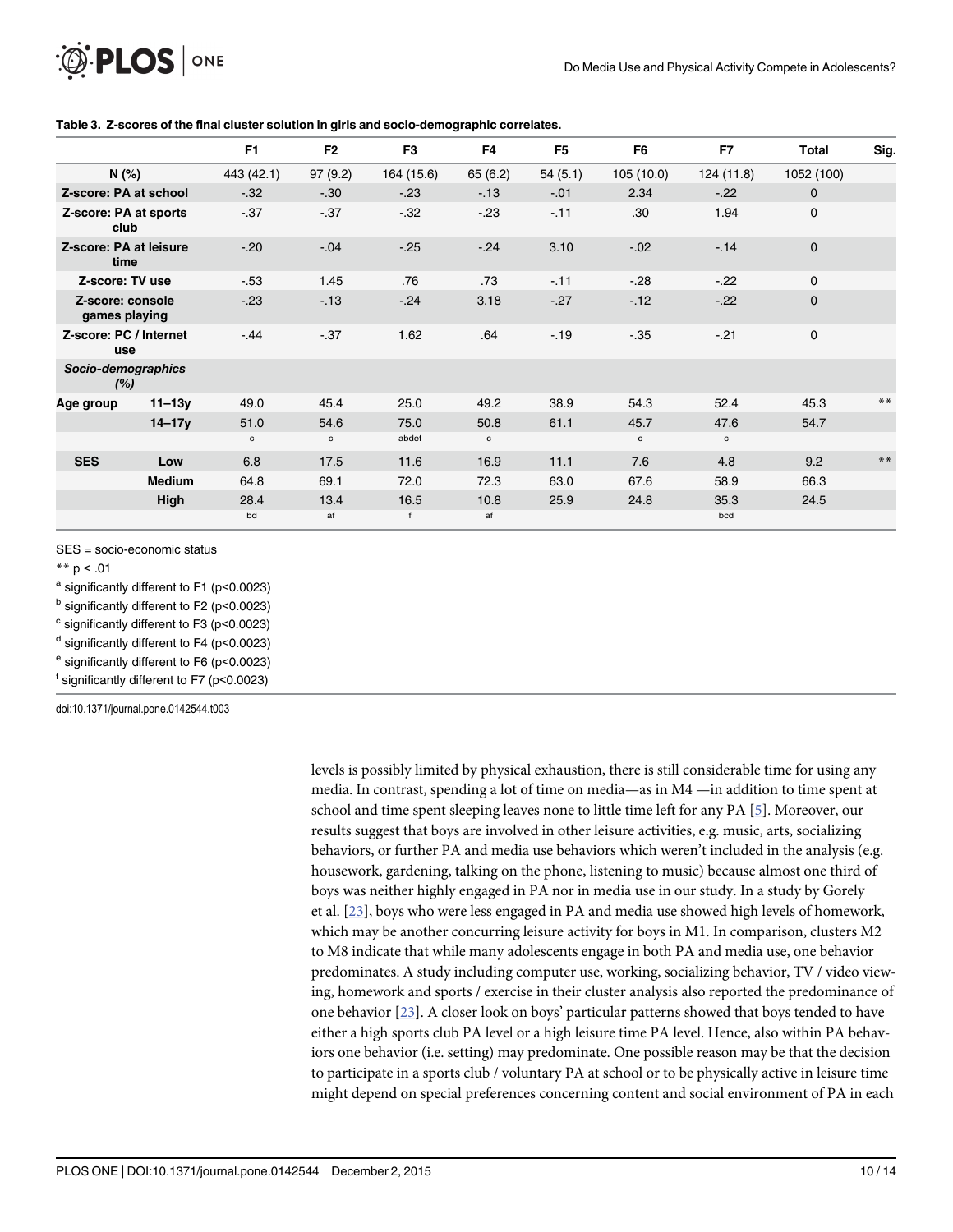<span id="page-10-0"></span>setting. Further, referring to the different motives of participating in PA [[36](#page-13-0)], the level of interest in performance and competition may guide the decision of the PA setting.

In girls, we identified seven behavior patterns. Similar to those in boys, the patterns are either predominated by PA or media use or none of the included behaviors dominates. Three patterns can be summarized as media use patterns (F2, F3, F4) with smaller amounts of media use than in boys. This result is in line with our descriptive data [\(Table 1](#page-5-0)) and with results of previous national and international studies [\[13](#page-12-0), [25](#page-12-0), [37](#page-13-0)]. Within these media use patterns, we observed a classic pattern of TV watching behavior: girls in F2 spent three of four hours per day spent on media on watching TV. In this cluster, girls with low SES were overrepresented. A comparable cluster was not observed in boys because media-oriented boys seem to be interested in at least one other media besides TV. However, although watching TV predominated media use in F2, PA behavior was similar as in F3 and F4, indicating that also in girls no interdependence exists between the use of special types of media and the level of PA.

Three patterns in girls can be summarized as high PA patterns (F5, F6, F7) in relation to the other girls' patterns, with fewer hours of PA than in corresponding patterns in boys. Girls in these three patterns all had low media use levels. This fact indicates again that an interdependence of the choice of specific PA settings and media use doesn't exist.

The percentage of girls with a high PA pattern was higher than in previous studies (26.9% vs. 14.5% and 20.9%) [\[21,](#page-12-0) [23\]](#page-12-0). This discrepancy may have been caused by the different assessment methods used in these studies. In our study, girls with moderate activity levels were allocated to the PA-oriented clusters by the cluster analyses which may also explain the different percentages compared to boys' high PA clusters (16.2%) where boys who were moderately physically active—related to other boys—were allocated to the additional cluster M8.

F1 was characterized by a pattern of low PA levels and low media use which has also been reported in the literature [\[9](#page-12-0), [21](#page-12-0)–[23\]](#page-12-0). Gorely et al. [[23](#page-12-0)] showed that girls in this cluster were highly engaged in socializing activities which may have also been the case for girls in cluster F1 in our study. Furthermore, these girls might have been also engaged in activities such as music or arts. We observed a similar cluster in boys (M1). However, time spent on PA and on media in F1 was even lower than in M1.

In the context of a possible competition of media use and PA, occurrence of PA levels and media use in girls showed the same tendency as in boys: lowest media use occurred with low PA levels; low to moderate media use (compared to the other girls' clusters) occurred with high PA levels; high media use occurred with low PA levels. However, overall levels of both PA and media use were lower in girls than in boys. Hence, in contrast to boys, girls with high media use should still have time for PA but seem to spend this time on other leisure activities than PA, e.g. music, arts, socializing activities. Overall, in girls other leisure activities seem to play an important role, as the proportion of girls in F1 (neither high PA nor high media use) was fairly high and overall PA and media use was lower than in boys.

This study was the first study in Germany using analytic statistical methods to determine the co-occurrence of PA behavior in various settings and the use of different types of media and hence contributes to understanding the interdependence among these behaviors in adolescents. However, results were based on questionnaire data and adolescents are known to tend to overestimate time spent on PA and some might underestimate time using any media because of desirability. Further, cluster analyses are explorative methods, and results are in part based on the investigators' decisions. In addition, it is a subject-centered and date-driven approach and thus generalization of findings to other populations is limited. Hence, further studies are needed to augment evidence on the existence of the identified clusters. In addition, including other leisure activities into the analyses may provide a more comprehensive picture of leisure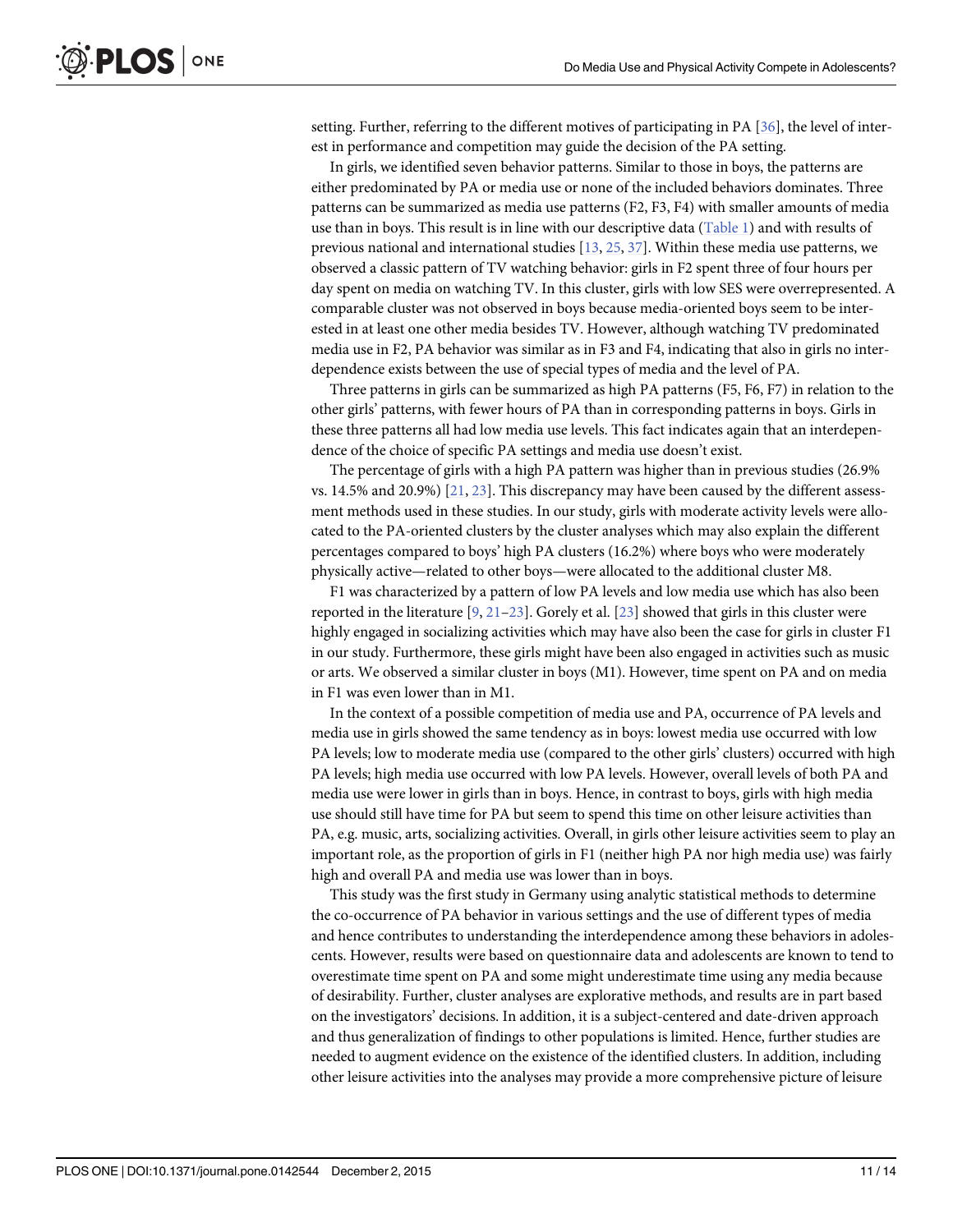<span id="page-11-0"></span>activity patterns and further elucidate the co-occurrence and interdependence of different leisure activity behaviors.

In summary, about two thirds of adolescents in Germany seem to be engaged in both PA and media use but either PA or media use appears to predominate. There was no evidence that type of used media was related to PA levels, neither setting of PA was related to amount of media use in any pattern. Furthermore, a considerable number of adolescents—both boys and girls—in Germany seem to be neither highly engaged in PA nor in media use indicating that other leisure activities are at least as important as PA or media use. The results of this study support to some extent the hypothesis that media use and PA compete: Very high media use regardless of type of media—occurred with low PA behavior, but very high PA levels—regardless of setting—co-occurred with considerable amounts of time using any media, particularly in boys. For public health programs these results indicate the importance of addressing both media use and PA, as in two thirds of adolescents no interrelationship seems to exist. For future studies on a possible competition of media use and PA, the clusters of adolescents who combine very high media use with low PA would be of special interest. However, longitudinal studies are needed to give a final answer to the question of displacement.

# Supporting Information

[S1 Dataset.](http://www.plosone.org/article/fetchSingleRepresentation.action?uri=info:doi/10.1371/journal.pone.0142544.s001) MoMo Study dataset. (XLSX)

## Acknowledgments

The authors thank PD Dr. Annegret Mündermann for copy-editing the manuscript.

## Author Contributions

Conceived and designed the experiments: AW FM. Performed the experiments: AW FM. Analyzed the data: SS. Contributed reagents/materials/analysis tools: SS FM AW. Wrote the paper: SS. Provided comments and edited the manuscript: FM.

#### References

- [1.](#page-1-0) Hallal PC, Victora CG, Azevedo MR, Wells JC. Adolescent physical activity and health: a systematic review. Sports Med. 2006; 36(12): 1019–30. PMID: [17123326](http://www.ncbi.nlm.nih.gov/pubmed/17123326)
- [2.](#page-1-0) Warburton DE, Nicol CW, Bredin SS. Health benefits of physical activity: the evidence. Can Med Assoc J. 2006; 174(6): 801–9.
- [3.](#page-1-0) Hancox RJ, Poulton R. Watching television is associated with childhood obesity: but is it clinically important? Int J Obes. 2006; 30(1): 171–5.
- 4. Spengler S, Mess F, Schmocker E, Woll A. Longitudinal associations of health-related behavior patterns in adolescence with change of weight status and self-rated health over a period of 6 years: results of the MoMo longitudinal study. BMC Pediatr. 2014; 14(1): 242.
- [5.](#page-1-0) Marshall SJ, Biddle SJ, Gorely T, Cameron N, Murdey I. Relationships between media use, body fatness and physical activity in children and youth: a meta-analysis. Int J Obes Relat Metab Disord. 2004; 28(10): 1238–46. PMID: [15314635](http://www.ncbi.nlm.nih.gov/pubmed/15314635)
- [6.](#page-1-0) Craigie AM, Lake AA, Kelly SA, Adamson AJ, Mathers JC. Tracking of obesity-related behaviours from childhood to adulthood: a systematic review. Maturitas. 2011; 70(3): 266–84. doi: [10.1016/j.maturitas.](http://dx.doi.org/10.1016/j.maturitas.2011.08.005) [2011.08.005](http://dx.doi.org/10.1016/j.maturitas.2011.08.005) PMID: [21920682](http://www.ncbi.nlm.nih.gov/pubmed/21920682)
- [7.](#page-1-0) Sisson SB, Broyles ST, Baker BL, Katzmarzyk PT. Screen time, physical activity, and overweight in U. S. youth: national survey of children's health 2003. J Adolesc Health. 2010; 47(3): 309–11. doi: [10.](http://dx.doi.org/10.1016/j.jadohealth.2010.02.016) [1016/j.jadohealth.2010.02.016](http://dx.doi.org/10.1016/j.jadohealth.2010.02.016) PMID: [20708572](http://www.ncbi.nlm.nih.gov/pubmed/20708572)
- [8.](#page-1-0) Mutz DC, Roberts DF, Vuuren DP. reconsidering the displacement hypothesis: television's influence on children's time use. Comm Res. 1993; 20(1): 51–75.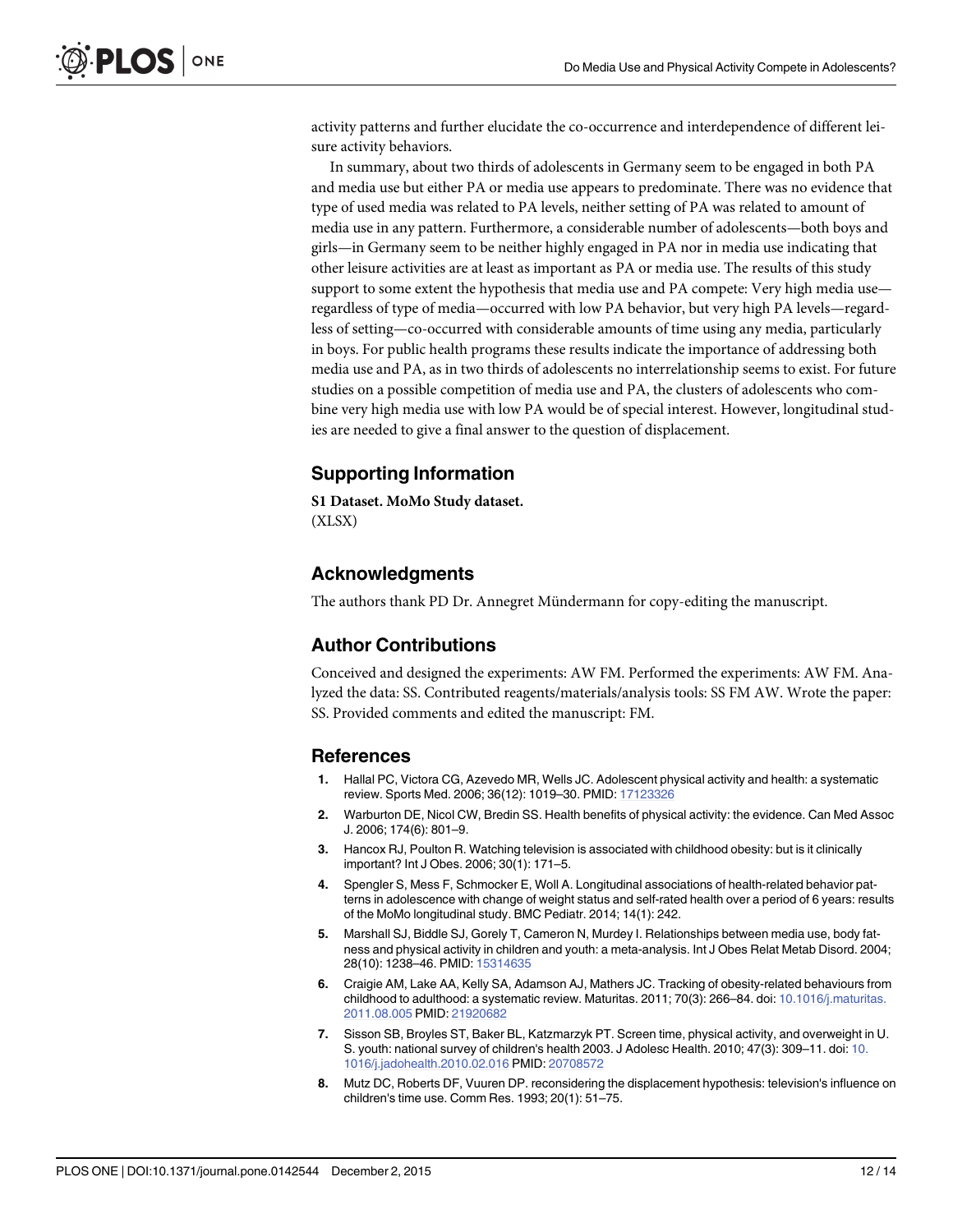- <span id="page-12-0"></span>[9.](#page-1-0) te Velde SJ, de Bourdeaudhuij I, Thorsdottir I, Rasmussen M, Hagstromer M, Klepp KI, et al. Patterns in sedentary and exercise behaviors and associations with overweight in 9–14-year-old boys and girls —a cross-sectional study. BMC Public Health. 2007; 7: 16. PMID: [17266745](http://www.ncbi.nlm.nih.gov/pubmed/17266745)
- [10.](#page-1-0) Rey-Lopez JP, Vicente-Rodriguez G, Biosca M, Moreno LA. Sedentary behaviour and obesity development in children and adolescents. Nutr Metab Cardiovasc Dis. 2008; 18(3): 242–51. PMID: [18083016](http://www.ncbi.nlm.nih.gov/pubmed/18083016)
- [11.](#page-1-0) Vella SA, Cliff DP, Okely AD, Scully ML, Morley BC. Associations between sports participation, adiposity and obesity-related health behaviors in Australian adolescents. Int J Behav Nutr Phys Act. 2013; 10: 113. doi: [10.1186/1479-5868-10-113](http://dx.doi.org/10.1186/1479-5868-10-113) PMID: [24088327](http://www.ncbi.nlm.nih.gov/pubmed/24088327)
- 12. Romer D, Bagdasarov Z, More E. Older versus newer media and the well-being of United States youth: results from a national longitudinal panel. J Adolesc Health. 2013; 52(5): 613–9. doi: [10.1016/j.](http://dx.doi.org/10.1016/j.jadohealth.2012.11.012) [jadohealth.2012.11.012](http://dx.doi.org/10.1016/j.jadohealth.2012.11.012) PMID: [23375827](http://www.ncbi.nlm.nih.gov/pubmed/23375827)
- [13.](#page-1-0) Manz K, Schlack R, Poethko-Muller C, Mensink G, Finger J, Lampert T, et al. Körperlich-sportliche Aktivität und Nutzung elektronischer Medien im Kindes- und Jugendalter. Ergebnisse der KiGGS-Studie: Erste Folgebefragung (KiGGS Welle 1) [Physical activity and electronic media use in children and adolescents: results of the KiGGS study: first follow-up (KiGGS wave 1)]. Bundesgesundheitsbl Gesundheitsforsch Gesundheitsschutz. 2014; 57(7): 840–8.
- [14.](#page-1-0) Ekelund U, Luan J, Sherar LB, Esliger DW, Griew P, Cooper A, et al. Moderate to vigorous physical activity and sedentary time and cardiometabolic risk factors in children and adolescents. JAMA. 2012; 307(7): 704–12. doi: [10.1001/jama.2012.156](http://dx.doi.org/10.1001/jama.2012.156) PMID: [22337681](http://www.ncbi.nlm.nih.gov/pubmed/22337681)
- [15.](#page-1-0) Gracia-Marco L, Rey-Lopez JP, Santaliestra-Pasias AM, Jimenez-Pavon D, Diaz LE, Moreno LA, et al. Sedentary behaviours and its association with bone mass in adolescents: the HELENA Cross-Sectional Study. BMC Public Health. 2012; 12: 971. doi: [10.1186/1471-2458-12-971](http://dx.doi.org/10.1186/1471-2458-12-971) PMID: [23148760](http://www.ncbi.nlm.nih.gov/pubmed/23148760)
- [16.](#page-1-0) Rey-Lopez JP, Ruiz JR, Vicente-Rodriguez G, Gracia-Marco L, Manios Y, Sjostrom M, et al. Physical activity does not attenuate the obesity risk of TV viewing in youth. Pediatr Obes. 2012; 7(3): 240–50. doi: [10.1111/j.2047-6310.2011.00021.x](http://dx.doi.org/10.1111/j.2047-6310.2011.00021.x) PMID: [22434777](http://www.ncbi.nlm.nih.gov/pubmed/22434777)
- [17.](#page-1-0) Biddle SJ, Gorely T, Marshall SJ, Murdey I, Cameron N. Physical activity and sedentary behaviours in youth: issues and controversies. J R Soc Promot Health. 2004; 124(1): 29–33. PMID: [14971190](http://www.ncbi.nlm.nih.gov/pubmed/14971190)
- [18.](#page-1-0) Bös K, Worth A, Opper E, Oberger J, Woll A. Motorik-Modul. Eine Studie zur motorischen Leistungsfähigkeit und körperlich-sportlichen Aktivität von Kindern und Jugendlichen in Deutschland. Abschlussbericht zum Forschungsprojekt [Motorik-Modul. A Study of Motor Performance and Physical Activity in Children and Adolescents. Final Report on the Research Project]. Baden-Baden: Nomos; 2009.
- [19.](#page-1-0) Gubbels JS, Kremers SP, Stafleu A, Goldbohm RA, de Vries NK, Thijs C. Clustering of energy balancerelated behaviors in 5-year-old children: lifestyle patterns and their longitudinal association with weight status development in early childhood. Int J Behav Nutr Phys Act. 2012; 9: 77. doi: [10.1186/1479-5868-](http://dx.doi.org/10.1186/1479-5868-9-77) [9-77](http://dx.doi.org/10.1186/1479-5868-9-77) PMID: [22721567](http://www.ncbi.nlm.nih.gov/pubmed/22721567)
- [20.](#page-1-0) Leech RM, McNaughton SA, Timperio A. The clustering of diet, physical activity and sedentary behav-ior in children and adolescents: a review. Int J Behav Nutr Phys Act. 2014; 11: 4. doi: [10.1186/1479-](http://dx.doi.org/10.1186/1479-5868-11-4) [5868-11-4](http://dx.doi.org/10.1186/1479-5868-11-4) PMID: [24450617](http://www.ncbi.nlm.nih.gov/pubmed/24450617)
- [21.](#page-1-0) De Bourdeaudhuij I, Verloigne M, Maes L, Van Lippevelde W, Chinapaw MJ, Te Velde SJ, et al. Associations of physical activity and sedentary time with weight and weight status among 10- to 12-year-old boys and girls in Europe: a cluster analysis within the ENERGY project. Pediatr Obes. 2013; 8(5): 367– 75. doi: [10.1111/j.2047-6310.2012.00117.x](http://dx.doi.org/10.1111/j.2047-6310.2012.00117.x) PMID: [23239600](http://www.ncbi.nlm.nih.gov/pubmed/23239600)
- [22.](#page-8-0) Liu J, Kim J, Colabianchi N, Ortaglia A, Pate RR. Co-varying patterns of physical activity and sedentary behaviors and their long-term maintenance among adolescents. J Phys Act Health. 2010; 7(4): 465– 74. PMID: [20683088](http://www.ncbi.nlm.nih.gov/pubmed/20683088)
- [23.](#page-7-0) Gorely T, Marshall SJ, Biddle SJ, Cameron N. Patterns of sedentary behaviour and physical activity among adolescents in the United Kingdom: Project STIL. J Behav Med. 2007; 30(6): 521–31. PMID: [17712619](http://www.ncbi.nlm.nih.gov/pubmed/17712619)
- [24.](#page-2-0) Marshall SJ, Biddle SJH, Sallis JF, McKenzie TL, Conway TL. Clustering of sedentary behaviors and physical activity among youth: a cross-national study. Pediatr Exerc Sci. 2002; 14: 401–17.
- [25.](#page-2-0) Van Der Horst K, Paw MJ, Twisk JW, Van Mechelen W. A brief review on correlates of physical activity and sedentariness in youth. Med Sci Sports Exerc. 2007; 39(8): 1241–50. PMID: [17762356](http://www.ncbi.nlm.nih.gov/pubmed/17762356)
- [26.](#page-2-0) Wagner MO, Bos K, Jekauc D, Karger C, Mewes N, Oberger J, et al. Cohort Profile: The Motorik-Modul Longitudinal Study: physical fitness and physical activity as determinants of health development in German children and adolescents. Int J Epidemiol. 2013; 43(5): 1410–6. doi: [10.1093/ije/dyt098](http://dx.doi.org/10.1093/ije/dyt098) PMID: [23847291](http://www.ncbi.nlm.nih.gov/pubmed/23847291)
- [27.](#page-2-0) Lange M, Butschalowsky HG, Jentsch F, Kuhnert R, Schaffrath Rosario A, Schlaud M, et al. Die erste KiGGS-Folgebefragung (KiGGS Welle 1): Studiendurchführung, Stichprobendesign und Response [The first KiGGS follow-up (KiGGS Wave 1): study conduct, sample design, and response]. Bundesgesundheitsbl Gesundheitsforsch Gesundheitsschutz. 2014; 57(7): 747–61.